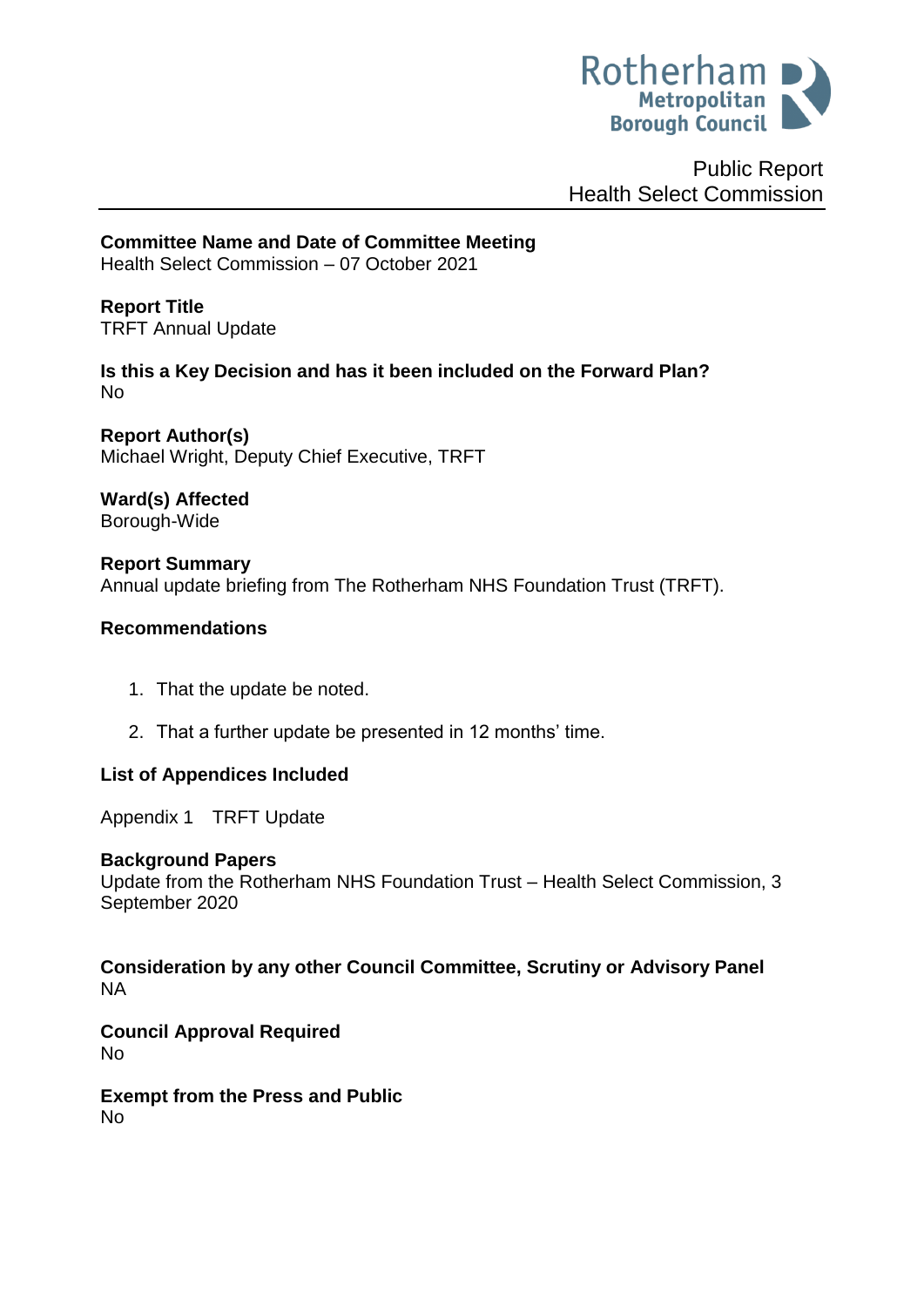# **[TRFT Annual Update](#page-0-0)**

#### **1. Background**

1.1 The previous update was presented to the Health Select Commission on 3 September 2020.

## **2. Key Issues**

2.1 These are sent out in the appendix of the report.

## **3. Options considered and recommended proposal**

3.1 These are set out in the appendix of the report.

## **4. Consultation on proposal**

4.1 This update forms part of TRFT's ongoing consultation with Members.

## **5. Timetable and Accountability for Implementing this Decision**

5.1 Timeframes associated with TRFT activities are a matter reserved to TRFT and are set out in the appendix.

#### **6. Financial and Procurement Advice and Implications**

6.1 There are no financial implications arising from this report.

## **7. Legal Advice and Implications (to be written by Legal Officer on behalf of Assistant Director Legal Services)**

7.1 There are no legal implications arising from the update.

#### **8. Human Resources Advice and Implications**

8.1 There are no Human Resources implications arising from the update.

# **9. Implications for Children and Young People and Vulnerable Adults**

9.1 These are sent out in the appendix to the report.

# **10. Equalities and Human Rights Advice and Implications**

10.1 These are set out in the appendix to the report.

# **11. Implications for CO<sup>2</sup> Emissions and Climate Change**

11.1 There are no climate implications directly arising from the report.